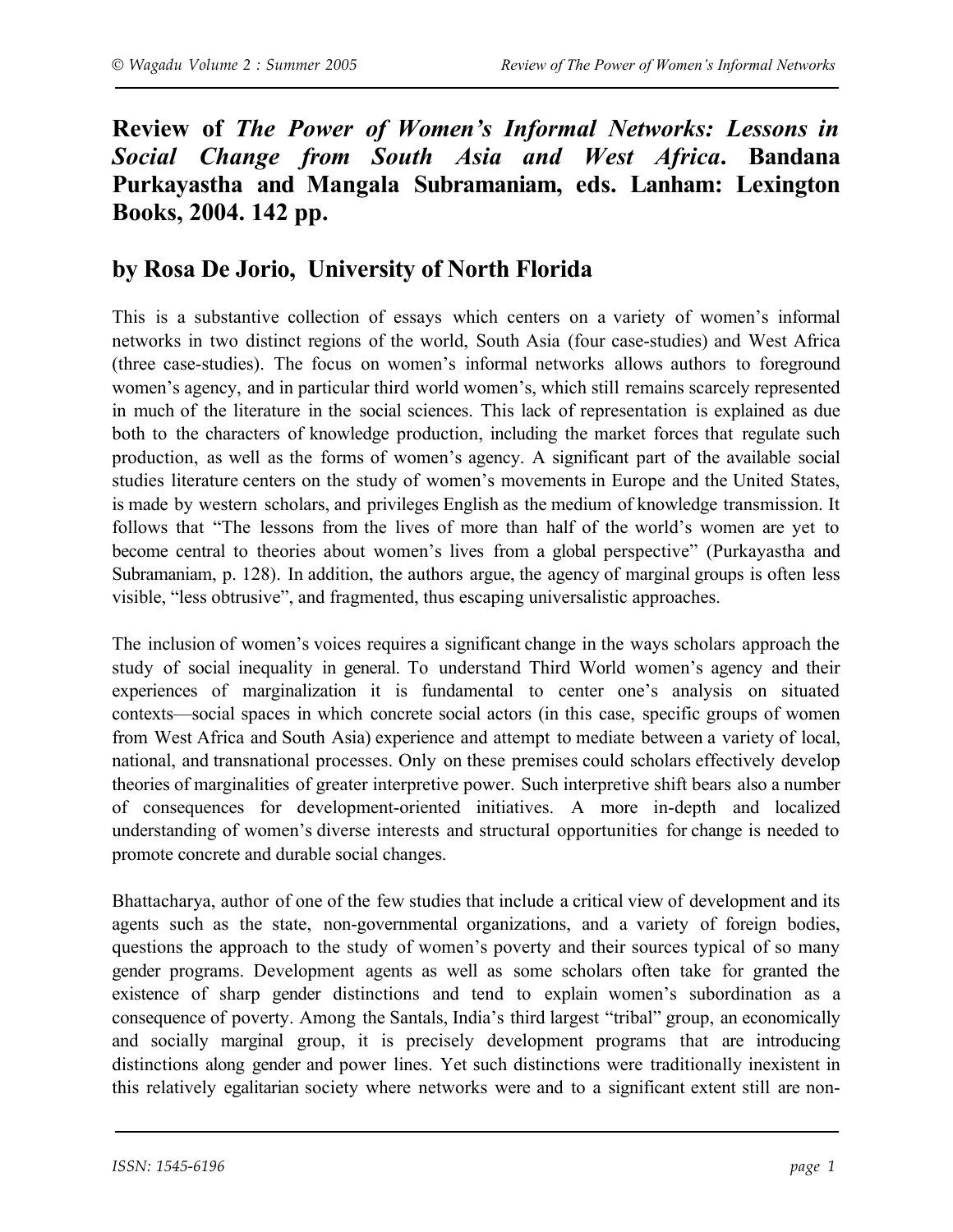gender specific.

In line with the general scope of the collection, most authors show how certain local traditions may constitute a basis from which to initiate durable social change. Adams, Simon, and Madhavan's study shows the importance for young Bamana women--one of the most vulnerable social groups in Malian society--of participating in heterogeneous groups outside of the household level. Some of these groups appear to have been organized with the help of a nongovernmental organization, although this dimension of the phenomenon remains mostly unanalyzed. Such participation accounts for the small increase in women's use of contraceptives and in their ability to exert some control over their reproductive lives. Given the interest of this essay, in particular the careful consideration of the forms and sources of support available to women and their changes as women get older, it is puzzling to notice the absence of reference to the large body of scholarship now available on Malian women, and Bamana women in particular- which would have made for a richer interpretive context. Purushothaman, Purohit, and Ambrose-Oji show the relevance of informal groupings called sanghas in some peri-urban areas of the Karnataka state, India. These informal networks are primarily the domain of poor women and other marginal groups. They have become the privileged referent of development projects aiming to address women's concerns and needs. By relying on such local networks we learn that development agents have made it possible for women to become driving forces in a number of development initiatives, thus avoiding the otherwise recurring pattern of elite capture--a process by which local elites become the primary beneficiary of much of the resources allocated for development. Fallon argues for the formative role of women's informal associations in Ghana, as women have become more involved in formal politics following Ghana's democratic turn in the early nineties. Husain shows how Bengali women's modern organizations build on existing women's informal networks to promote democracy and gender rights. The inclusion of women at the local level, presented here more as a recipient rather than a vector for change, is particularly important as women's rights are increasingly challenged by the rise of religious fundamentalism, and neo-conservativisms in Bangladesh.

A few studies focus their attention on the important issue of gendered hierarchies, thus further contributing to a less homogenous view of women cross-culturally, and a more accurate portrayal on the workings of women's associations in many parts of the world, and certainly West Africa. The views presented of such gendered hierarchies are varied and would make for an interesting class debate on whether women elites can promote or not, and to what extent, women's collective interests at the local level (and whether such shared interests can be identified locally in the first place). Creevey warns of the difficulty of distinguishing formal and informal women's groups and the interconnectedness of these two seemingly separate spheres of action. She highlights how women's associations in Senegal are often not egalitarian and how women group members have unequal access to development initiatives. In addition she notes how most women's groups may work for the improvement of women's living conditions but often do not significantly question dominant gender ideologies and/or women's subordination. Different in this regard are the small associations of educated urban women whose goal is to promote substantial changes in women's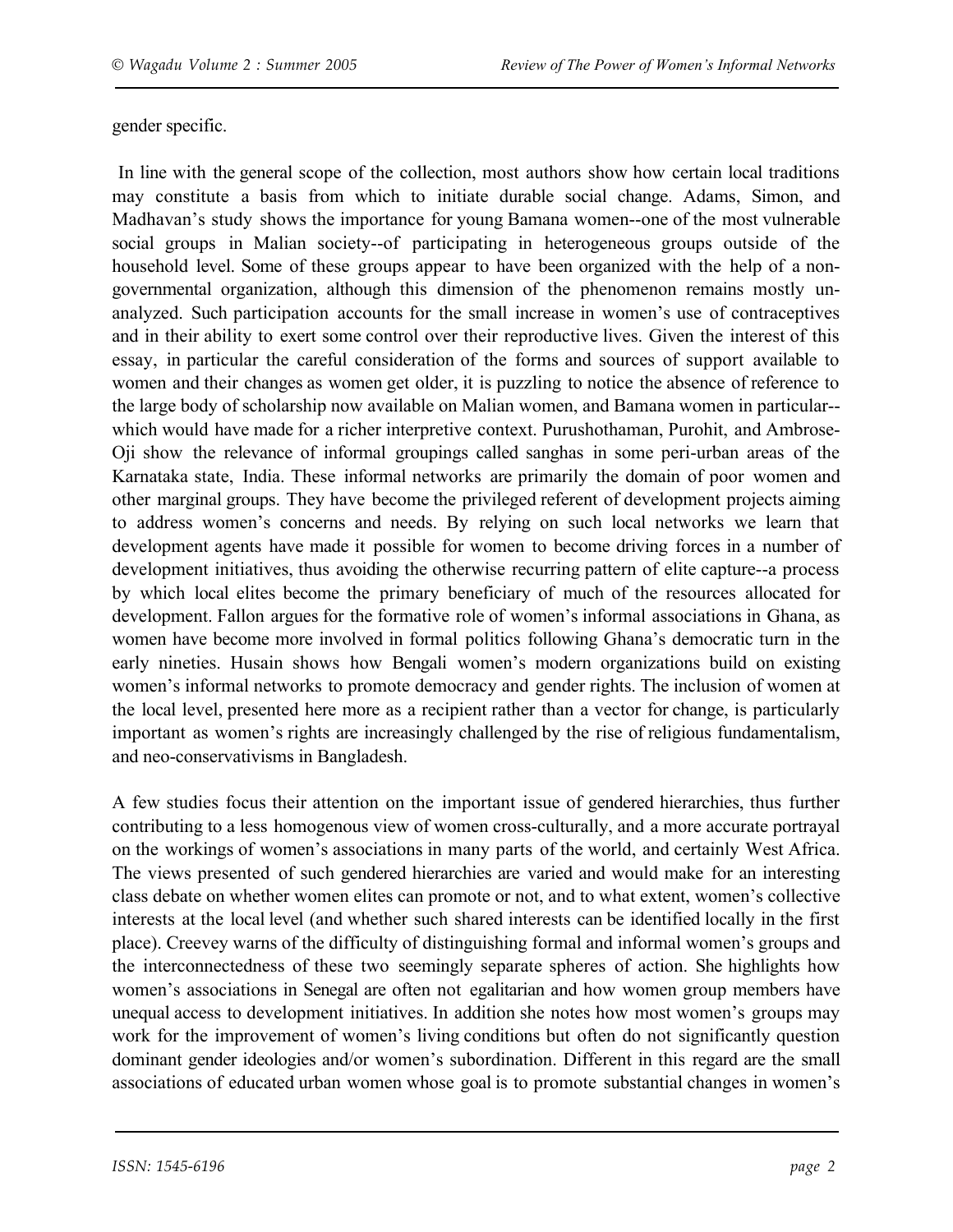status and to increase women's participation in formal politics. On the other hand, Fallon describes Ghanaian women's organization and in particular some of their structural characteristics, namely the dual gendered system that characterizes many societies in Sub-Saharan Africa -- that is, the separation of the society in two parallel and semi-autonomous spheres of action based on perceived differences between women and men -- and patterns of gender hierarchy -- the traditions of local and regional Queenmothers that characterize many of the ethnic groups of Ghana, and have been adopted by others. Fallon suggests that such characteristics, far from preventing women from participation in the political arena, have prepared women to demand and indeed play a greater political role in formal politics. For instances, women leaders have convincingly argued that only women can effectively represent women's interests and needs. In addition, existing women's informal networks have been mobilized to increase women's participation in political processes. This is an important issue. Indeed, the existence of power differentials within women's groups and the ways these reflect or build upon wider societal distinctions such as ethnicity, class, etc. need to be taken more into account in development initiatives and democratizing efforts as well as on critical reflections on these issues.

Finally, although all the studies deal at some level with women's negotiation of change via their networks, Gurung's essay on some Nepalese women home-based carpet weavers does an exemplary job in this respect. Informal networks allow some Nepalese women to change marriage practices, identify employment opportunities for themselves and family members, find some help for domestic tasks, participate in literacy classes, and negotiate new arrangements within the household, due to their relatively increased economic power but also to men's migration abroad in search of employment. The attention to individual women and their life histories was particularly effective in disclosing women's viewpoints, the diversity of their life conditions, and their diverse social networks, as these women skillfully negotiate new identities at the intersection of a number of local and global transformations.

This collection of essays is of great interest to scholars and development agents interested in understanding women's networks and their often veiled forms of participation in processes of change. Perhaps a more critical investigation of development and its agents would have further enriched the attention on women and their networks in situated contexts. Indeed, women's formal and informal networks include a multitude of actors -- state representatives and international aid agents, among many others -- with often parallel or competing agendas. The stories of such transnational encounters have become one unavoidable dimension of local women's histories. Overall, taken together, these essays complement one-another, offering a number of perspectives on women and development in selected areas of the third World. The introduction and afterward do a particularly good job of creating a cohesive theoretical context in which each individual contribution can be located. The collection presents a variety of methodological perspectives for the study of informal and formal networks such as participant observation, in-depth interviews, longitudinal research, survey questionnaires, statistical techniques such as logistic regression, and archival research. Finally, it shows the importance of in-depth studies and interdisciplinary and